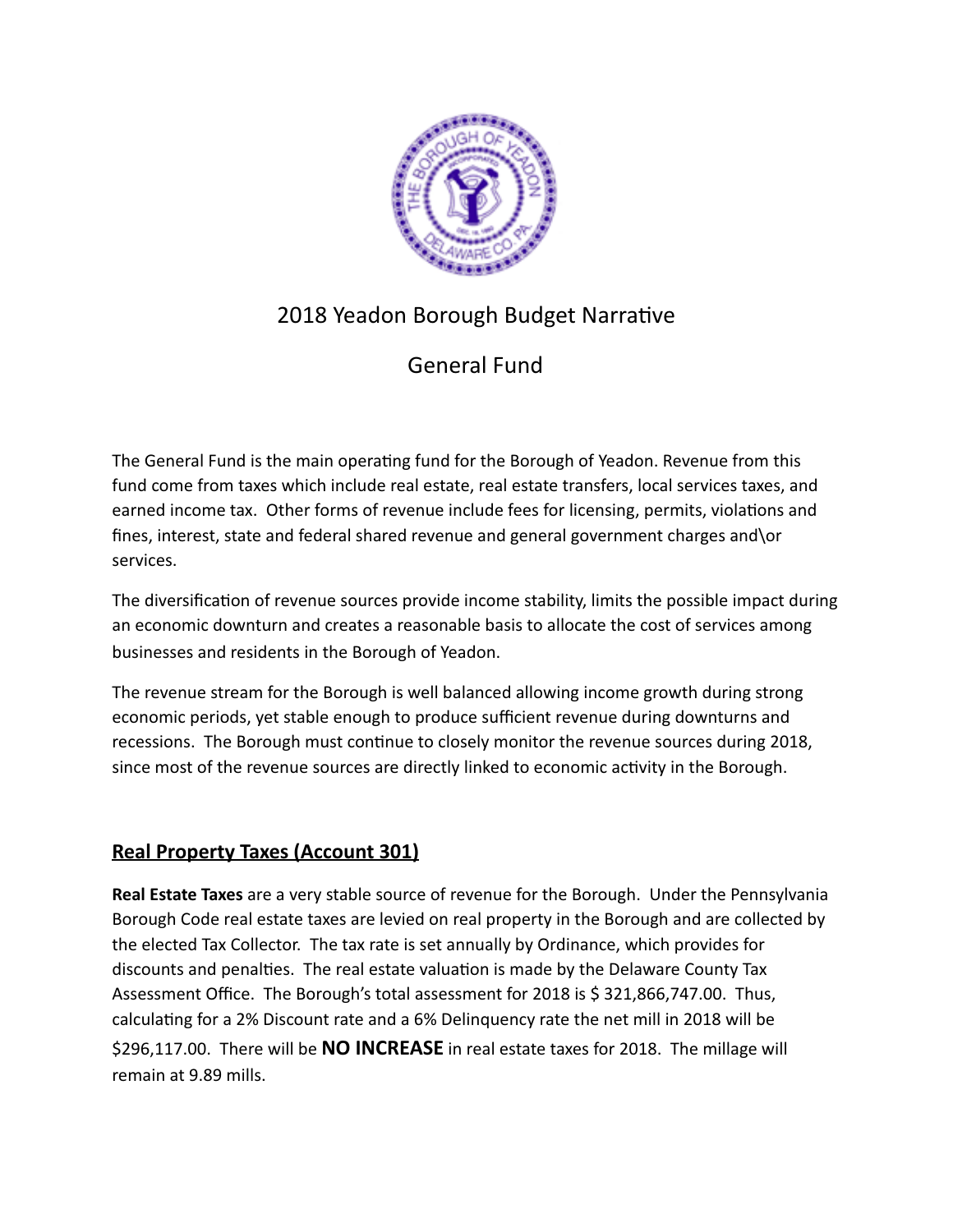### **Local Enabling Taxes (Account 310)**

The **Realty Transfer Tax** reflects a rate of 0.5% of the sales price of real estate transactons occurring within the Borough for 2018. The tax is remited to all levying bodies on a monthly basis by the Delaware County Treasurer's office. The 2018 budgeted amount is based on prior years' collections and current housing marketing trends.

The **Earned Income Tax** of 1% is being collected by Keystone Collectons under Act 32 primarily through employer withholding. All persons residing in the Borough and receiving earned income and/or net profits are required to file an annual return with Keystone Collections. This is the Borough's second largest revenue source and is collected in January, April, July, and October of each year. Revenue from this tax is impacted by shifts in population and fluctuations in wage earnings. The tax this year is budgeted based on prior year collection history, current economic trends, area employment rates, and current collecton percentages.

The **Local Services Tax** is a flat tax in the amount of \$52.00 levied on all persons employed within the Borough, regardless of their legal place of residence. Keystone Collections collects this tax primarily through employer withholding. The tax this year is budgeted based on prior year collection history, current economic trends, area employment rates, and current collection percentages.

### **Licenses and Permits (Account 321 – 331)**

**Solicitng Permits** are required for anyone temporarily selling or solicitng in the Borough neighborhoods. 

**Street and Curb Permits** are required by contractors when they excavate or occupy a public street.

**Cable TV Franchise Fee** is paid by the Cable TV companies to the Borough for right-of-way rights in the Borough at a percent of gross revenue collected by the Cable companies from subscribers.

**Court Fines** are imposed and collected by the District Justice for criminal and/or civil citations issued by Borough Police and the Code Enforcement Officers for violations of the Pennsylvania Motor Vehicles codes and the Borough Ordinances.

**State Vehicle Code Violation** citations are issued by the Pennsylvania State Police. The fines are collected by the Commonwealth and distributed to the Borough. Distribution is based on a formula that includes Borough road mileage and population.

The estmated 2018 revenue is based on prior year collecton history and the present economy.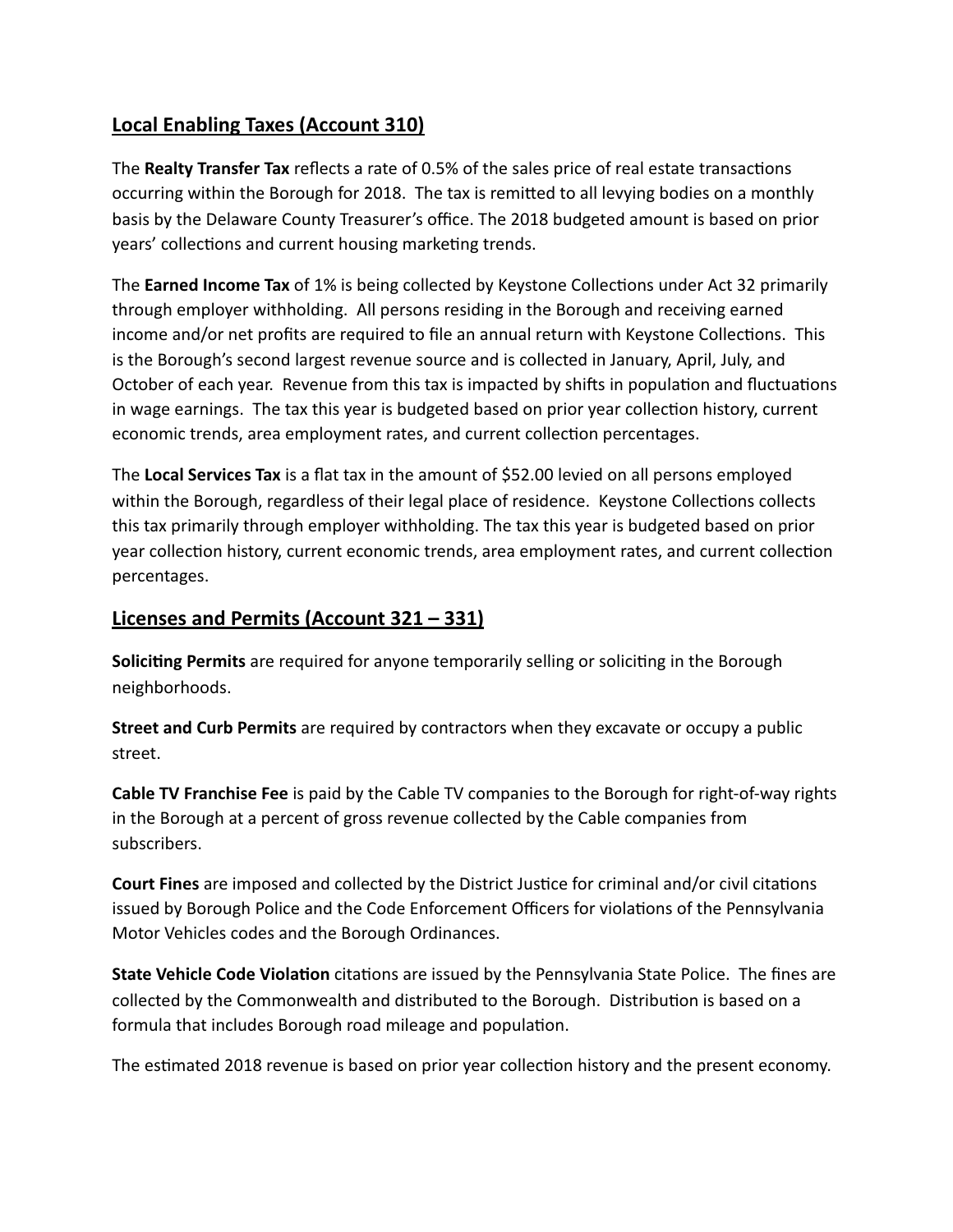### **Interest, Rents & Royaltes (Account 340 – 342)**

**Interest Earnings** revenue is interest earned on the investment of temporarily idle Borough funds, determined by the amount available for investment and the current market rates. Pennsylvania law limits investment options to those that are relatively risk-free. In addition, financial insttutons are required to collateralize municipal deposits in accordance with State law. The Borough's idle funds are invested in Republic and Beneficial banks.

**Rents & Royaltes** are rents that come to the Borough from the Hall and Clear Channel.

### **Grants, State Shared Revenue (Account 351 – 355)**

**Federal and State Grants** are normally placed in a separate fund or bank account for easy record keeping, are usually a one-tme revenue producer and may require matching funds. Large grant funds are not anticipated for 2018.

**Public Utlity Realty Tax** is a distributon by the Commonwealth for a porton of the State tax on realty owned by public utilities. The distribution is based on a formula that compares the ratio of the assessed value of public utlity realty in the Borough to the assessed value of all public utility realty in the State. 2018 Public Utility Realty Tax revenue are based prior year collection history.

**Liquor License Fees** are received from the Pennsylvania Liquor Control Board (PLCB). The PLCB distributes State license fee revenue to the Borough for establishments currently licensed to serve alcoholic beverages in the Borough. 2018 distributions are based prior year collection history.

**Pennsylvania Act 205 Municipal Pension State Aid** is received from the Pennsylvania Department of Auditor General to assist with funding of the Police and Non-Uniform Pension Plans. The Commonwealth imposes a tax on the premiums of Casualty and Fire Insurance policies sold by out-of-state insurance companies. The Municipal Pension Plan Funding Standard and Recovery Act 205 of 1984 established the General Municipal Pension System State Aid Program financed from the proceeds of this tax. The Act provides for the allocation of this money to Municipalities based on the number of full-time employees participating in municipal retirement systems. It varies from year to year. The 2018 allocation is based prior year collection history.

**Fire Insurance Premium Tax** received from the State is deposited by the Borough and allocated in full to the Yeadon Fire Company Relief Fund. The 2018 monies budgeted are based on the 2017 receipt.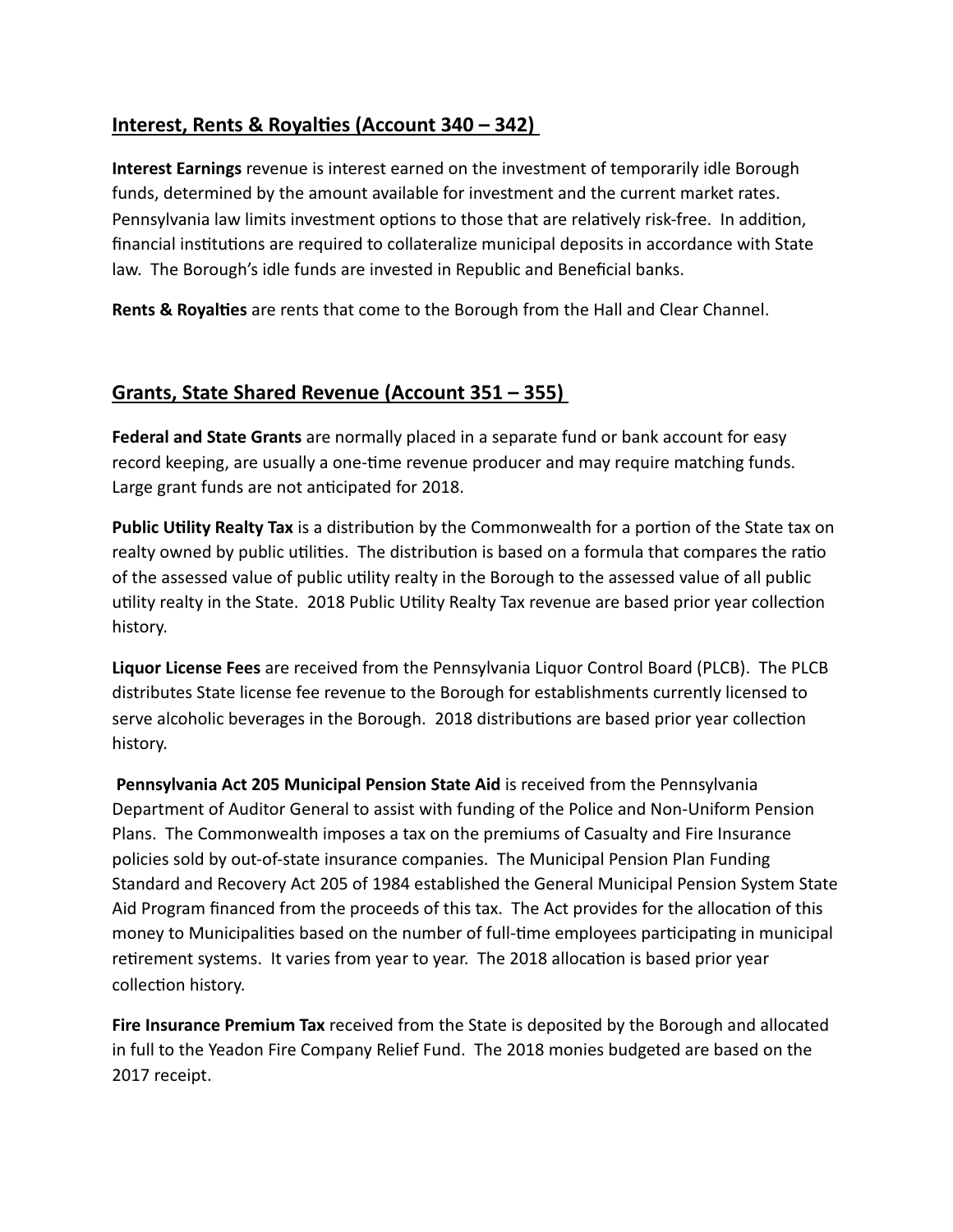### **Licenses & Permits, Charges for Services (Account 361 – 362)**

**Resale and Rental Occupancy Permits** are required prior to the sale or rental of property. The Code Enforcement Officer conducts an inspection of the property to verify Borough Code compliance before the property is sold. This permit is issued by the Code Enforcement department and is subject to property inspection.

**School Crossing Guard Reimbursement** is received from the William Penn School District reimbursing 50% of the cost of School Crossing Guards.

**Police Accident Reports** revenue is derived from fees charged by the Borough Police Department for copies of incident and vehicle crash reports and record checks. 

**Building, Electrical, and Plumbing Permits** revenue is derived from permits issued by our Certified Building Official. This permit fee will vary depending on the project and is outlined in the Schedule of Fines, Fees, and Charges.

Estmated collecton of fees for the 2018 Budget are based on prior year's actual collected amounts, to provide an informed estimate of what can be collected in the upcoming year.

### **Miscellaneous Revenues and Other Financing Sources (Account 380 – 396)**

**Refunds of Expenditures** during the current year are reported in this category.

**Sale of Fixed Assets** revenue is derived when the Borough divests itself of capital assets such as vehicles, buildings, land, etc.

**Interfund Transfers** records revenue received in the General Fund from other funds. The Borough receives revenue from other funds. These are reimbursable expenses that are paid from the General Fund and then transferred from the respective funds.

**Program Revenue, Flag Day Events** record all donations and contributions that are directly related to specific programs maintained and\or run by the Borough.

### **GENERAL FUND – EXPENDITURES**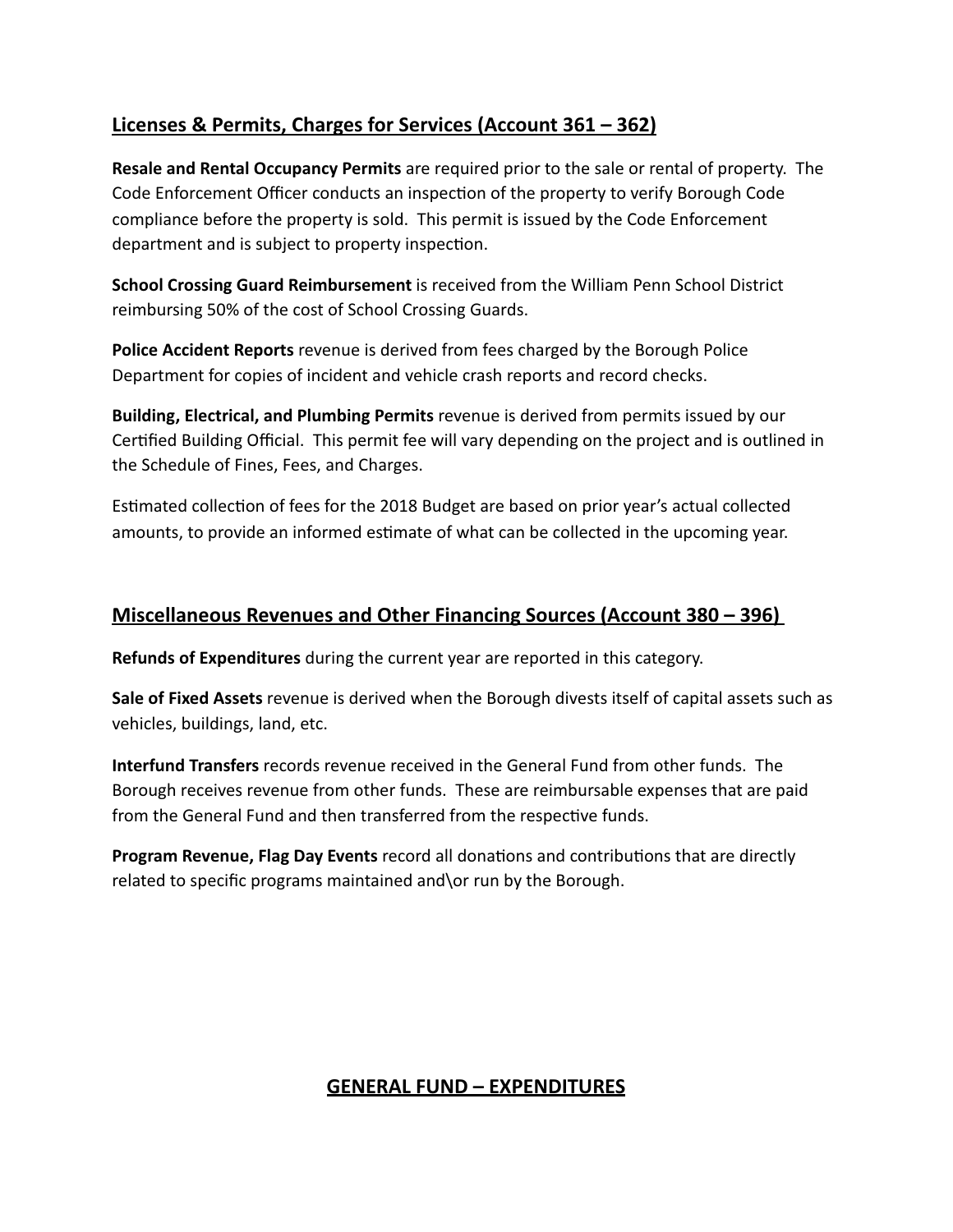#### **Purpose**

The General Fund is the primary operation and maintenance fund for Borough activities. Through this account, which is funded by various means as stated under General Fund – Revenue, the Borough provides direct financing of general municipal operations, including administration, finance, police, economic development, fire and emergency services, and public works.

Generally, services provided by the Borough with costs that cannot be earmarked to a specific fund, are paid through the General Fund. Expenditures within the General Fund increase due to residental and commercial growth in the community, new initatves undertaken by the Borough, federal and state mandates, and inflationary pressures. It is the Council's goal to see that Borough funds are appropriated properly and effectively.

#### **Consideratons**

The Borough will be focusing on the following policy objectives:

Quality of Life Initiatives: The Borough will continue to address code enforcement and zoning reviews, in order to enhance neighborhood preservation, reduce the number of blighted properties and bring properties into compliance with existing codes. In addition, the Borough will seek out other activities that will enhance and/or maintain the community's perception of Yeadon Borough as a quality location to live and work.

Internal Efficiencies: The Borough will continue to improve organizational efficiencies by customizing business practices, streamlining operations, increase training to broaden the skills of employees, and better utilize technology to reduce operating costs.

## **Legislatve Body, Administraton, Financial, Tax Collecton & Legal Services (Account 400 – 409)**

### **Legislatve Body (Account 400)**

Council and the Mayor's Salaries, as well as, benefits are reflected in these accounts. Transcription services, Meeting and Conferences make up the majority of the remaining costs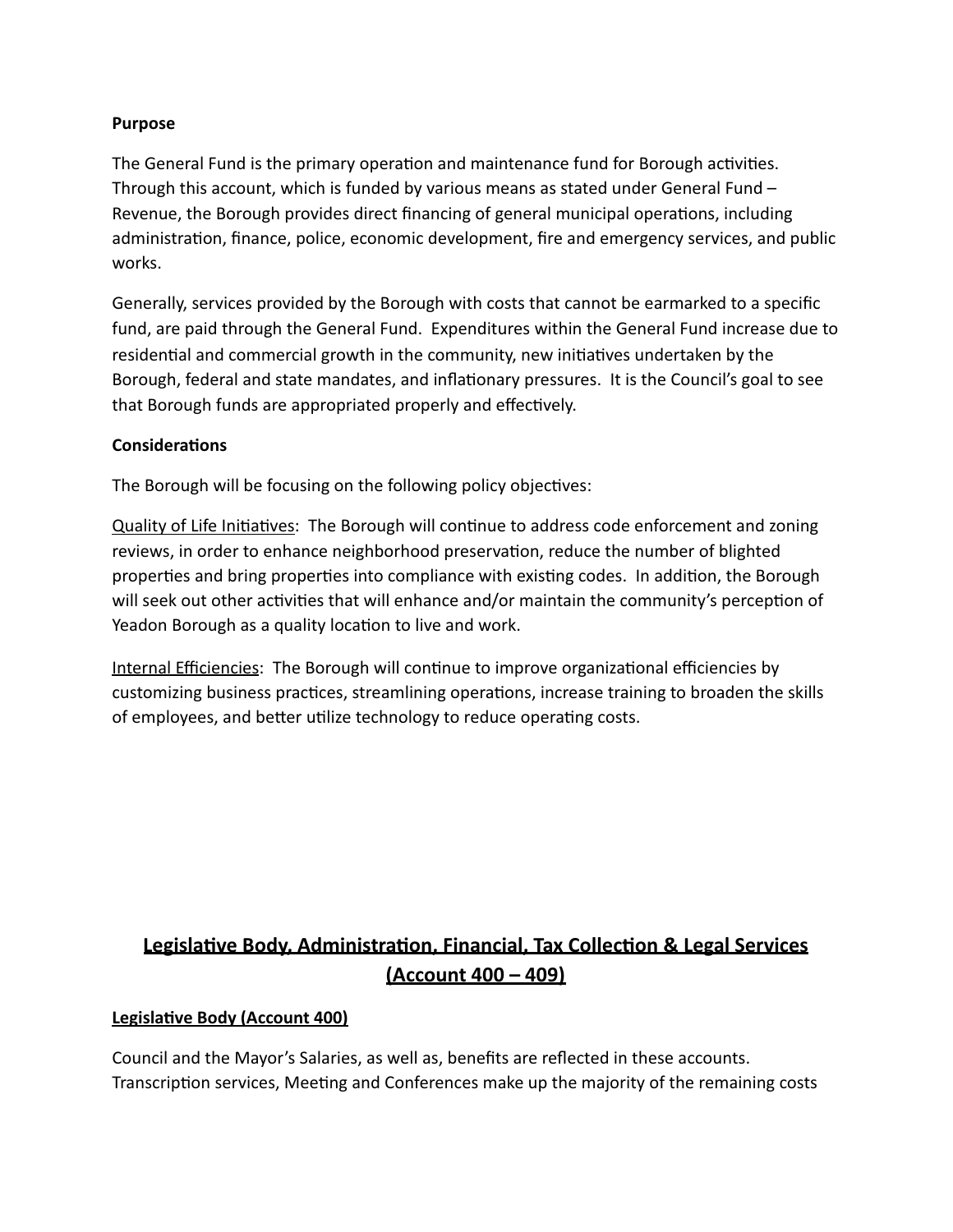under Legislatve Body. Monies are allocated for public relatons, business recruitment and for social media expenses. 

### **Administraton (Account 401)**

The management firm is reflected in these accounts with a Borough Manager and two administratve assistants for professional management and administratve support to the Council. The management firm recommends and makes suggestions to the Council and implements the policies of Council while ensuring their legislative intent. The management firm oversees the municipal workplace. There are no benefits or employment taxes paid, saving the Borough thousands of dollars. Telephone, Technology, Postage, Advertising, Minor Office Equipment, Meetngs and Conference expenses are based on the prior year actual history.

### **Financial Administraton (Account 402)**

Salary for the Borough's Financial Administrative employee is reflected with a 3% increase. The benefits for this employee are not increasing in 2018. The management firm's Director of Finance is listed here and receives no benefits from the Borough and the Borough does not pay employment tax. Other large expenses are the annual payment for the DCED audit and the monthly fee to Paychex, the payroll company used by the Borough.

### **Tax Collecton (Account 403)**

The Tax Collector is compensated by the Borough under the Borough Code for Collection of Real Estate tax in 2018. Other expenses include Technology, Operating Supplies and Postage which are based on the prior year history.

### **Legal Services (Account 404)**

The Borough retains the Law firm of Charles Gibbs, as Solicitor for the Borough. The Solicitor represents the Borough in litigation and hearings, prepares legal documents (i.e. ordinances, resolutions, contracts, etc.) and provides legal counsel on labor. Money is also budgeted for other Legal issues outside of general services.

### **Engineer (Account 408)**

Borough Council has retained NDI Engineering & Associates, namely Eileen Mulvena, as the Engineer for the Borough. Eileen Mulvena offers guidance and experience to the Council. Fees for the Borough Engineer and Code and Property Maintenance Abatement are reflected in this account to ensure the Engineer is available for any infrastructure issue and for atendance at Regular Council Meetings. Responsibilities include, but are not limited to, reviewing land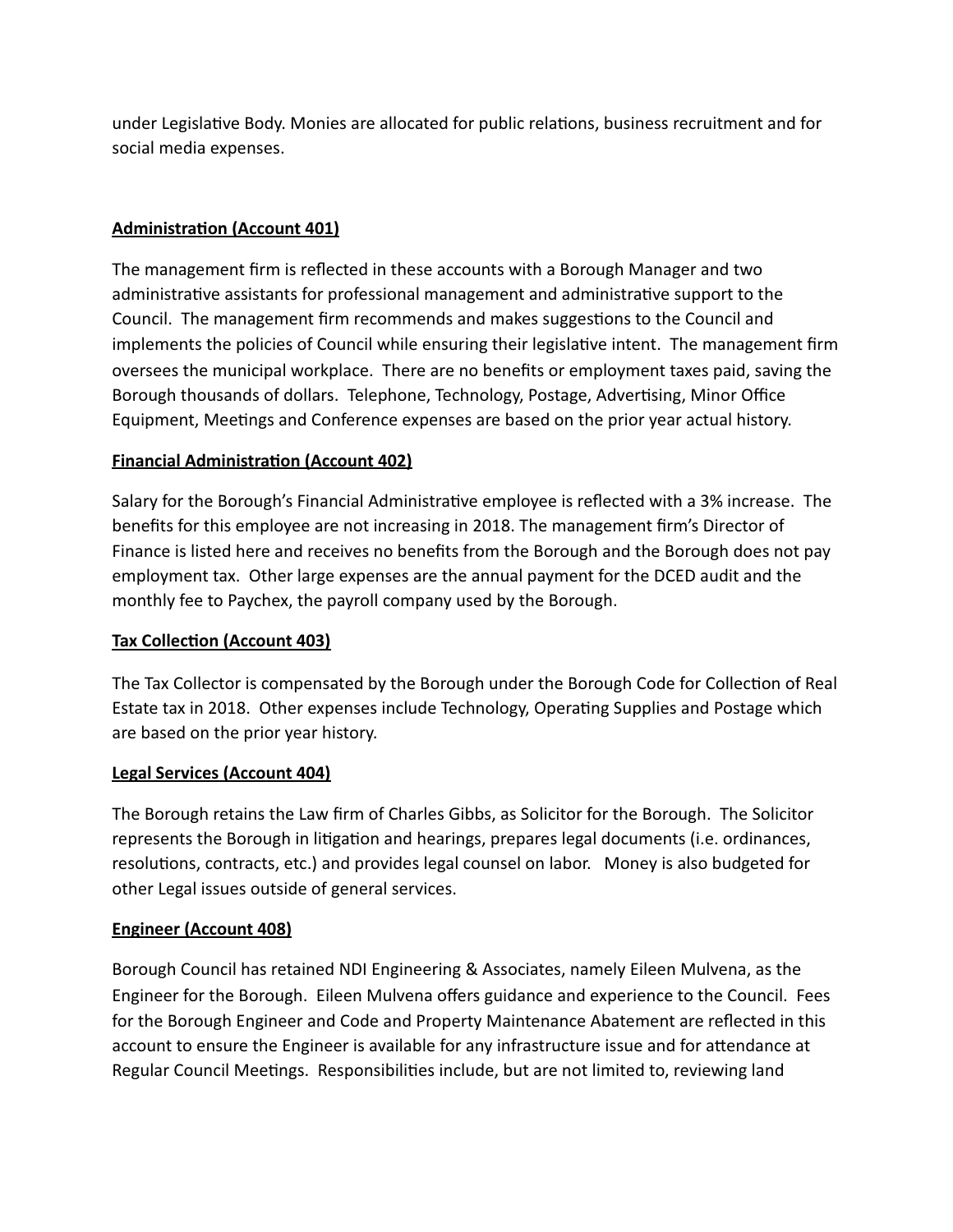development, subdivisions and public works projects. There is also engineering expense in the sewer and trash funds.

### **Insurance and Bonding & Facilites and Hydrant Service (Account 401 – 486)**

### **Insurance and Bonding (Account 401, 403, 409 & 486)**

This section covers multiple insurances such as Workers Compensation, Property and Casualty, Police and Public Official Liability, Fidelity and Surety Bonds, Crime Coverage, Automobile Insurance and Tax Collector Bonding. There is an estimated 5% increase from 2017 per our Insurance Broker Arthur J. Gallagher.

### **Borough Facilites and Hydrant Service (Account 409 & 411)**

Expenses in this section cover all payments for repair/maintenance, electricity, gas, water, small equipment and tools associated with the Borough Building and Hall. This section also reflects the rental fee for hydrant services.

### **Police, Fire, Code Enforcement & Emergency Management (Account 410 – 415)**

#### **Police (Account 410)**

All Police requests are included in this section. Per the Police Contract, Full-Time Police Officers will receive a 3% salary increase. The Part Time Police will receive a 3% increase per hour to \$20.03 an hour. Health benefits have not increased in 2018. All Non-Uniformed employees working in the Police Department will receive a 3% salary increase. This line item also includes one additonal full-tme Police Officer hired mid-year per the Chief's request. The Police Department services include answering police calls, investgatng accidents, enforcing Yeadon Ordinances and the PA Motor Vehicle Code, investgatng and making arrests for criminal acts in violation of the PA Crimes Code, operating speed checks, attending court proceedings as required, and providing routine patrol. Money is also budgeted for the financing of one Police vehicle. All other expenses are based on prior year actual expenses.

### **Fire (Account 411)**

Yeadon Borough Volunteer Fire Company provides the Borough with fire protection and emergency response services. Firefighters operate various fire apparatus, implement all local and state fire code, enforcement of the same and fire safety education programs. Fire relief is monies that the Borough receives from the state each year. The Borough is required to forward the entire amount to the Fire Company. Annually, the Borough pledges an amount to the Company to help provide additonal funding for the many needs of the Company.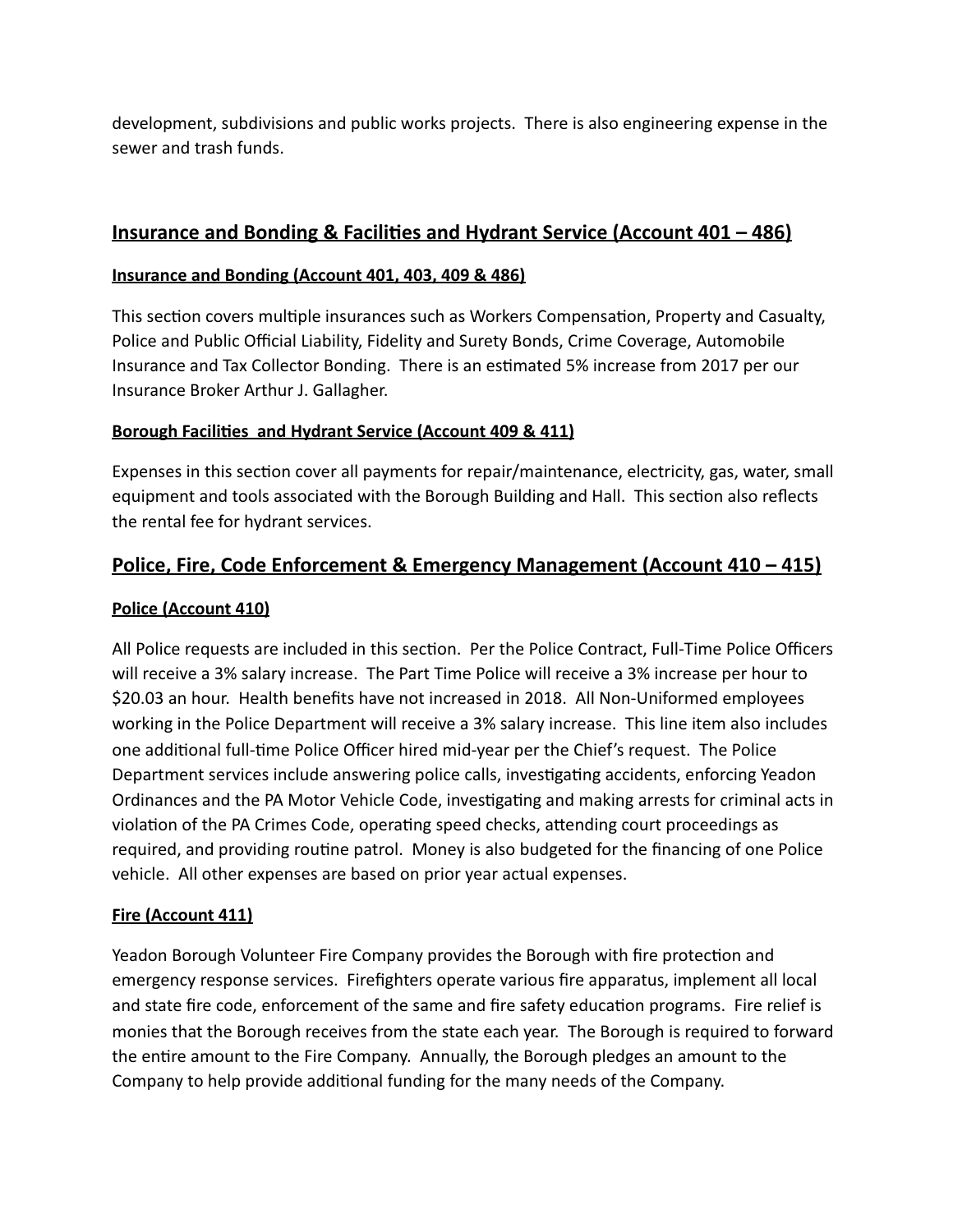#### **Code Enforcement (Account 413)**

This department includes action pertaining to subdivision and land development and the planning and enforcement of zoning and property codes in the Borough. The Code Enforcement Officers responsibilites are defined under Borough Code. The purpose of enforcement is to protect the quality of life within the Borough and meet the requirements of State Law and Borough Ordinances. Additional functions of the Code Enforcement Department include, but are not limited to, evaluating and presenting options to Council in various zoning situations as they arise, assistng Council with revising Borough's Ordinances as needed, property maintenance code enforcement, resident consultatons and requests for informaton, presenting a report to Council at monthly meetings, land use requests, Zoning Hearing Board appeals, and zoning ordinance violation enforcement. All Code Enforcement requests are included in this section. All Code Enforcement employees will receive a 3% salary increase. Health benefits are not increasing in 2018. 

### **Emergency Management (Account 415)**

Emergency Management employees will receive a salary increase of 3%. All expenses are based on prior year actual history.

### **Highway, Recreaton & Library (Account 430, 452 & 456)**

#### **Highway (Account 430)**

Per the Public Works contract all Highway Union Employees will receive a 3% salary increase. Benefits are not increasing in 2018. Highway salaries and benefits are allocated between the General Fund, Sewer and Trash Fund. The Borough is purchasing a dump truck and riding lawn mower. Funds allocated for Highway Department include Wages, Benefits, Gas, Oil, Diesel Fuel, Summer Help, Overtme, and Materials and Supplies.

#### **Recreaton (Account 452)**

In 2018 the Borough will continue to support Yeadon Borough's recreation expenses with contributions and staff cooperation. Funds for ongoing support in 2018 are budgeted in the Recreation\Community Programs line item. Additional funding is available for the Yeadon Borough Historical Society.

### **Library (Account 456)**